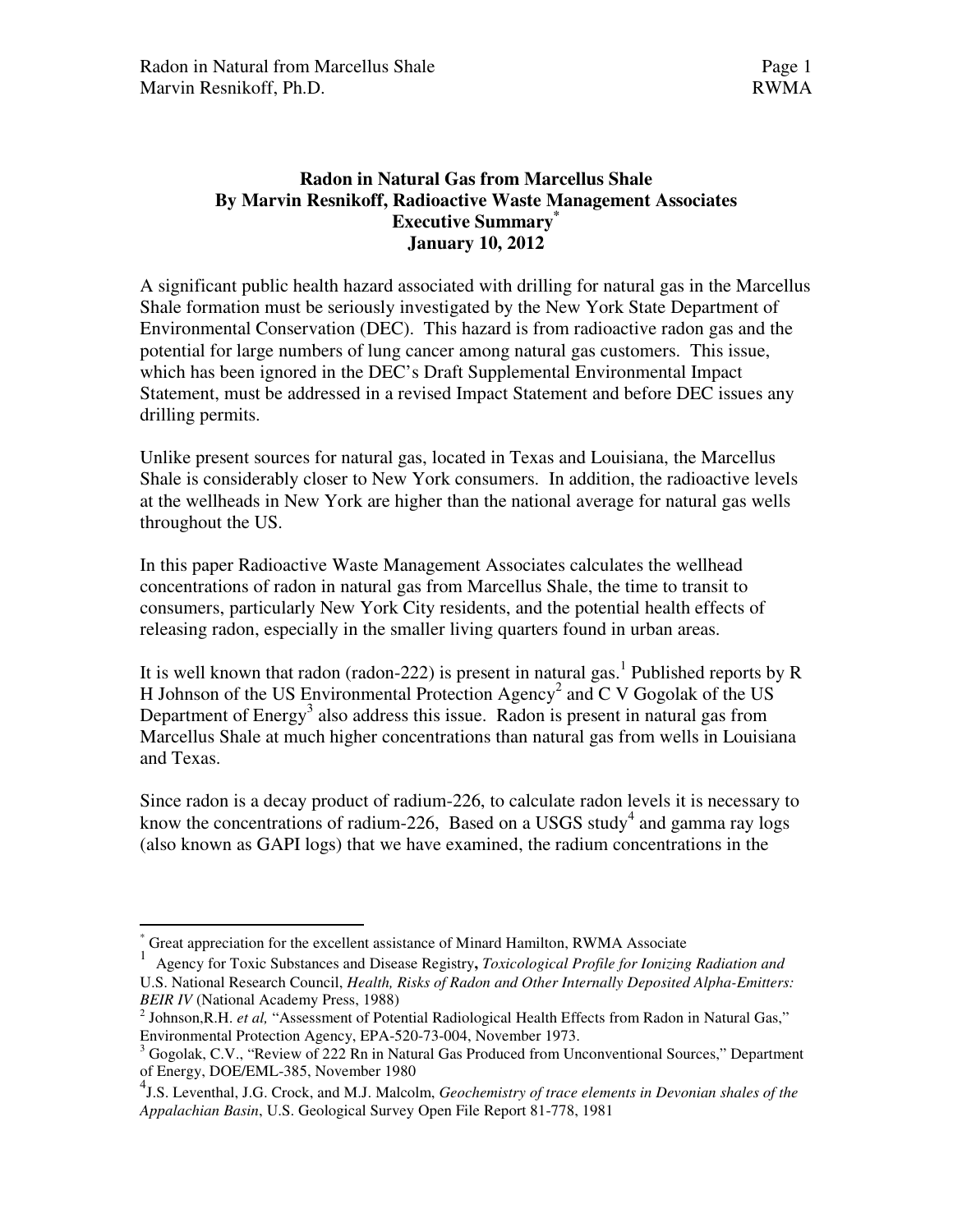Marcellus Shale is 8 to 32 times background. This compares to an average radium-226 in surface soil in New York State of 0.81 picoCuries per gram  $(pCi/g)^5$ 

Using this range of radium concentrations and a simple Fortran program that simulates the production of radon in the well bore, and transit to the wellhead, we calculate a range of radon concentrations at the wellhead between 36.9 picoCuries per liter (pCi/L) to 2576 pCi/L.

These wellhead concentrations in Marcellus shale are up to 70 times the average in natural gas wells throughout the U.S. The average was calculated by R.H.Johnson of the US Environmental Protection Agency in 1973 (pre-fracking) to be  $37$  pCi/L<sup>6</sup> to a maximum of 1450 pCi/L.

In addition, the distance to New York State apartments and homes from the Marcellus formation is 400 miles and sometimes less. This contrasts with the distance from the Gulf Coast and other formations which is 1800 miles. At 10 mph movement in the pipeline, natural gas containing the radioactive gas, radon, which has a half-life of 3.8 days, will have three times the radon concentrations than natural gas originating at the Gulf Coast., everything else being equal, which it is not..

Being an inert gas, radon will not be destroyed when natural gas is burned in a kitchen stove.

We have examined published dilution factors and factored in numbers for average urban apartments where the dilution factor and the number of air exchanges per hour are less than those of non-urban dwellings. This analysis implies that the radon concentrations in New York City and urban apartments is greater than the national average.

We assume a figure of 11.9 million residents affected. This figure is calculated in the following manner: Based on US Department of Energy figures our calculations assume 4.4 million gas stoves in New York State. This figure is multiplied by 2.69 persons per household to determine the number of residents affected: this number equals 11.9 million.

We calculate the number of excess lung cancer deaths for New York State. Our results: the potential number of fatal lung cancer deaths due to radon in natural gas from the Marcellus shale range from 1,182 to 30,448.

This is an additional number of lung cancer deaths due to radon from Marcellus Shale over deaths from natural radon already impacting New York State homes and their residents.

 5 Myrick, T. E., et al. 1981. *State Background Radiation Levels: Results of Measurements Taken During 1975-1979*, ORNL/TM-7343, Oak Ridge, Tenn..

<sup>6</sup> Johnson, Op cit.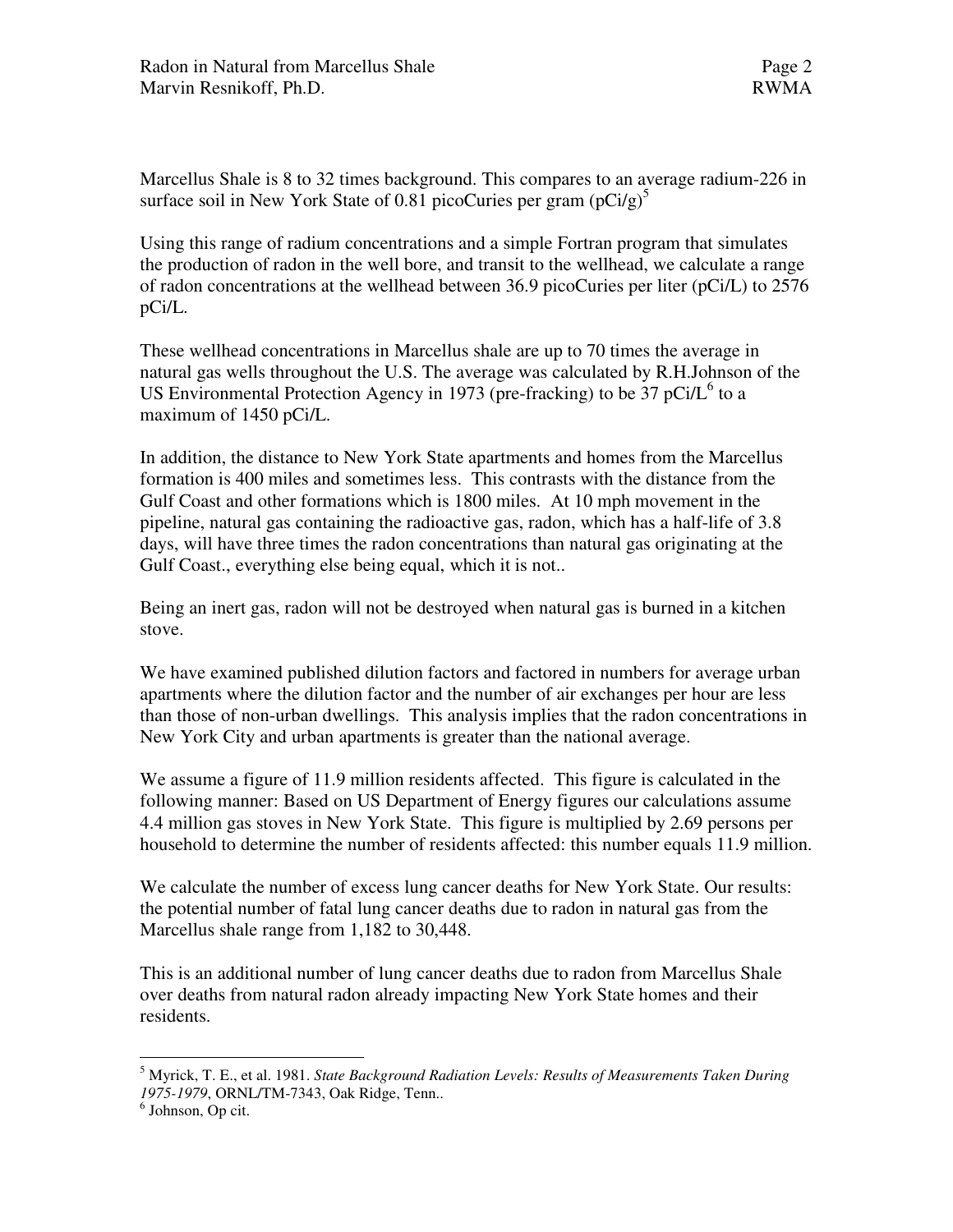The Draft Supplemental Environmental Impact Statement produced by the New York State Department of Environmental Conservation needs to be revised to take into account this public health and environmental hazard. In the entire 1400 page statement there is only one sentence containing the word "radon" and no consideration of this significant public health hazard.

Further, NYDEC needs to independently calculate and measure radon at the wellhead from the Marcellus Shale formation in presently operating wells before issuing drilling permits in New York State. The present RDSGEIS should be withdrawn.

## **Introduction**

 $\overline{a}$ 

It has been known for over 40 years that radon, a radioactive gas, is present in natural gas. Reports by R.H. Johnson<sup>7</sup> and C.V. Gogolak<sup>8</sup> calculate the health effects due to burning natural gas in kitchen stoves and space heaters. In an US Environmental Protection Agency report, Raymond Johnson calculates the number of lung cancer deaths due to inhalation of radon in homes throughout the U.S. as 95 due to radon concentrations in the pipeline of 37 pCi/L.

Radon is an inert radioactive gas. This means it does not react chemically with other elements. Whatever radon is in the pipeline and is delivered to homes is released to the home environment from kitchen stoves and space heaters. The radon is not oxidized and is not made benign or non-radioactive in the burning process.

Since radon is an inert gas, when it is inhaled, the gas is mostly exhaled. Except radon will decay to other radioactive decay products, such as polonium, bismuth and lead. These are solid fine radioactive particles that can be inhaled and subsequently reside in the lung.

Most calculations assume this radon gas mixes uniformly within the living space and the concentrations of radon and its decay products are thereby diluted. Thus, once radon enters the home, the average concentrations depend on the home volume, and also on the number of air interchanges. Previous calculations by Johnson and Gogolak make specific assumptions about the average volume of a home and the number of air interchanges per hour. Their assumptions are not necessarily appropriate to apartments in major urban areas, such as New York City.

<sup>&</sup>lt;sup>7</sup> Johnson, R.H. *et al*, "Assessment of Potential Radiological Health Effects from Radon in Natural Gas," Environmental Protection Agency, EPA-520-73-004, November 1973.

<sup>8</sup> Gogolak, C.V., "Review of 222 Rn in Natural Gas Produced from Unconventional Sources," Department of Energy, DOE/EML-385, November 1980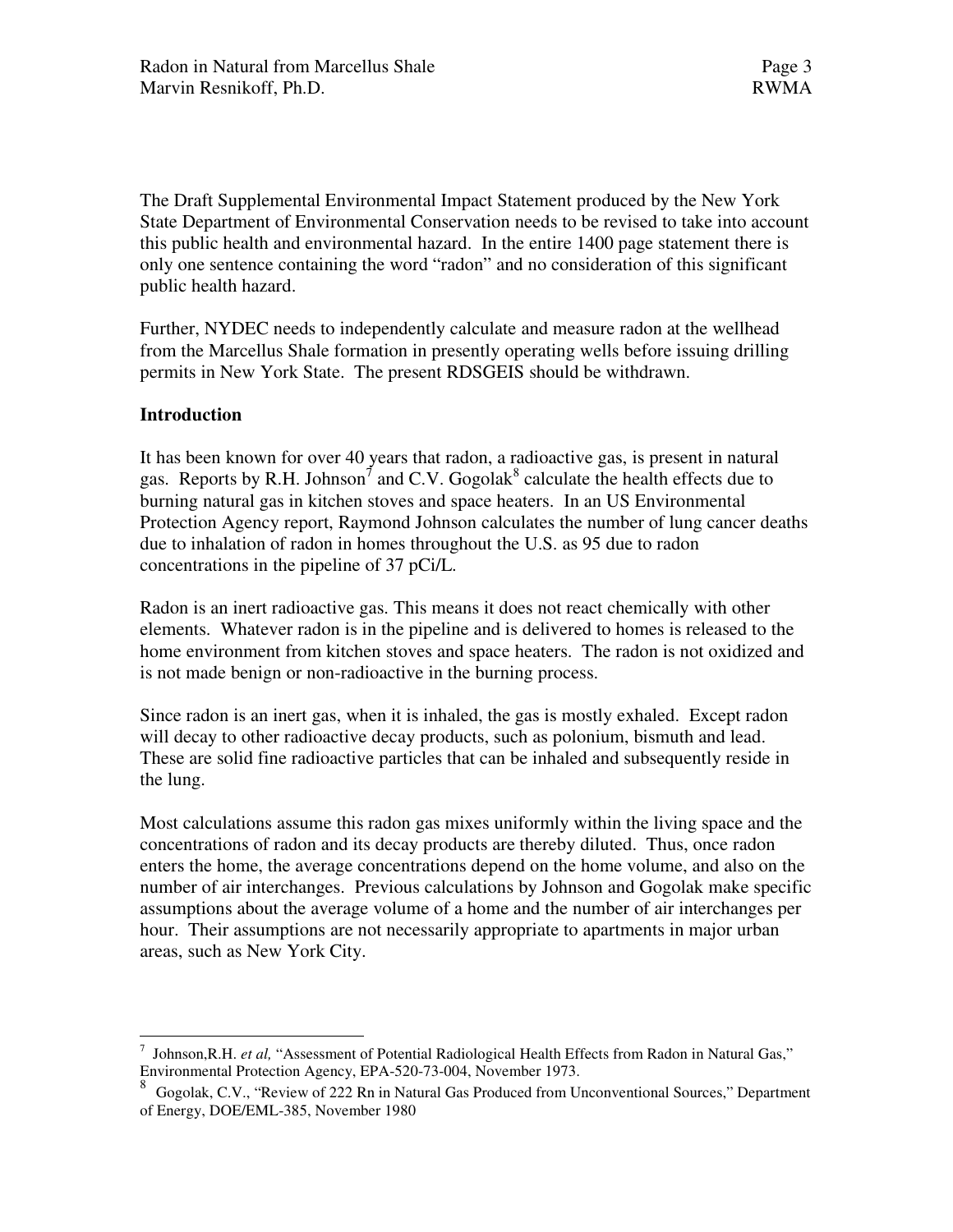To estimate the health effects of radon in natural gas three factors must be addressed. One, the concentration of radon at the natural gas wellhead. Two, transport from the wellhead to the household. And, three, the dilution of incoming radon in the home.

The first step is to calculate the initial source term, the concentration of radon at the wellhead. The Marcellus shale formation is more radioactive than other sources of natural gas in the United States. Based on a simple model of a hydraulic fractured well, in the next section, we calculate the radon concentrations at the wellhead.

Radon at the wellhead is then transported through natural gas pipelines to distribution centers and to homes for use in cooking and heating. During the time of transport, radon decays. This radioactive gas has a half-life of 3.8 days.

Most of the natural gas currently consumed in New York State arrives from the Gulf Coast, a distance of 1800 miles. The closer to the point of use, the shorter the transport time. And the Marcellus shale is much closer, less than 400 miles to New York City. With a travel time of 10 mph in the pipeline, only about 25% of the initial radon from the Gulf Coast remains to enter homes. Since gas from the Marcellus shale travels a much shorter distance, a greater fraction remains. We estimate closer to 76% of the initial concentration of radon at Marcellus Shale wellheads will arrive at New York State residences.

Once radon enters the home through cooking, it is diluted within the home volume and also by air exchanges with the outside air. Radioactivity due to radon decay products is inhaled and resides in the lung, yielding a radiation dose to the lung. Using the latest dose conversion factors, based on ICRP-60, which convert the inhaled radioactivity to a radiation dose, we can calculate the radiation dose to an individual over a 30-year period. From the radiation dose to the population, we can determine the number of lung cancer deaths to New York State residents. As will be seen, the total number of lung cancers is significant, far more than estimated by Johnson in 1973.

None of this analysis appears in the Generic Environmental Impact Statement prepared by the New York Department of Environmental Conservation. In the entire 1400 page Environmental Impact Statement, one sentence appears. "Radon gas, which under most circumstances is the main human health concern from NORM, is produced by the decay of radium-226, which occurs in the uranium-238 decay chain."<sup>9</sup> (NORM refers to Naturally Occurring Radioactive Material.)

This one sentence is the full extent of the Department of Environmental Conservation's analysis of the environmental impact of radon.

 $\overline{a}$ 

<sup>9</sup> Rdsgeis, p. 6-206.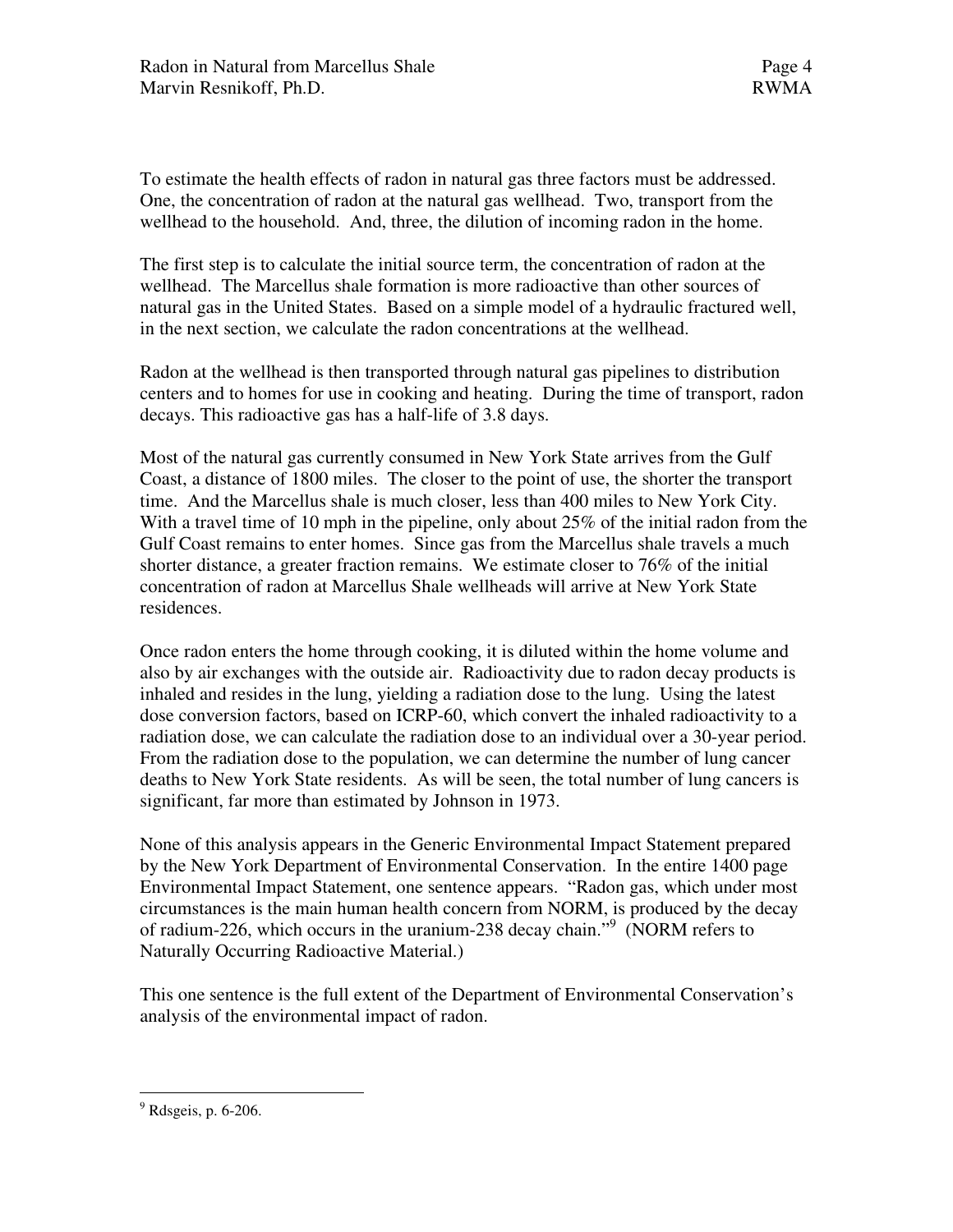### **Radon at the wellhead**

In exploring for gas and oil in shale, the industry identifies natural gas formations by the high radioactivity and high carbon content at the Marcellus Shale horizon. Within the Marcellus Shale formation, the radioactive concentrations are 20 to 25 times background. However, the New York Department of Environmental Conservation (DEC) claims that "black shale typically contains trace levels of uranium and gamma ray logs indicate that this is true of the Marcellus shale."<sup>10</sup> Based on gamma ray logs, a study by the United States Geological Survey and statements in the Draft Supplemental Environmental Impact Statement, we differ strongly with the DEC assessment that the concentrations are "trace levels."

At RWMA, we analyzed the gamma-ray well logs from wells in three towns in New York State, Reading, Dix and Pulteney. The Pulteney well (also referred to as the Bergstresser well) would be used as a disposal well for radioactive waste water from other exploratory wells in New York State.<sup>11</sup> Gamma radioactivity within each well was sampled with a sensitive Geiger counter and the measurements were plotted on a graph as what are known as GAPI (Gamma-ray, American Petroleum Industry) units against depth.

The GAPI unit is defined by a calibration facility at the University of Houston, Texas. Located at this facility are three pits, each with a different mixture of thorium, uranium, and potassium. The actual GAPI unit is arbitrary. It is defined as 1/200th of the deflection measured between the high and low activity zones in the pits.<sup>12</sup> In order to convert the GAPI units to curies we used a method cited by several sources, in which 16.5 GAPI units equal 1 microgram of Radium-equivalent per metric ton (or 1 picocurie per gram).<sup>13</sup>

In general, the radioactivity throughout the depth of the bedrock appears to be equal to or less than 10 picocuries per gram (pCi/g). However, at certain depths in each well the radioactive activity is significantly higher.

All logs have a provision for the shifting of scale from the standard 0-200 GAPI range to greater than 200 GAPI or even greater than 400 GAPI. It is unclear from the logs how the shifting of scale is recorded, but at a certain depth the gamma ray line indicates measurements beyond the 0-200 GAPI range (Figure1).

In the three well logs in Figure 1, the y-axis represents the depth of the well in feet and the x-axis represents the gamma ray measurement in units of GAPI. The gamma ray

 $\overline{a}$ <sup>10</sup> Rdsgeis (2011), p, 4-29.

<sup>&</sup>lt;sup>11</sup> Smith-Heavenrich S., 2010

 $12$  Hoppie, B.W. et al, 1994

<sup>13</sup> Donnez, 2007 p.33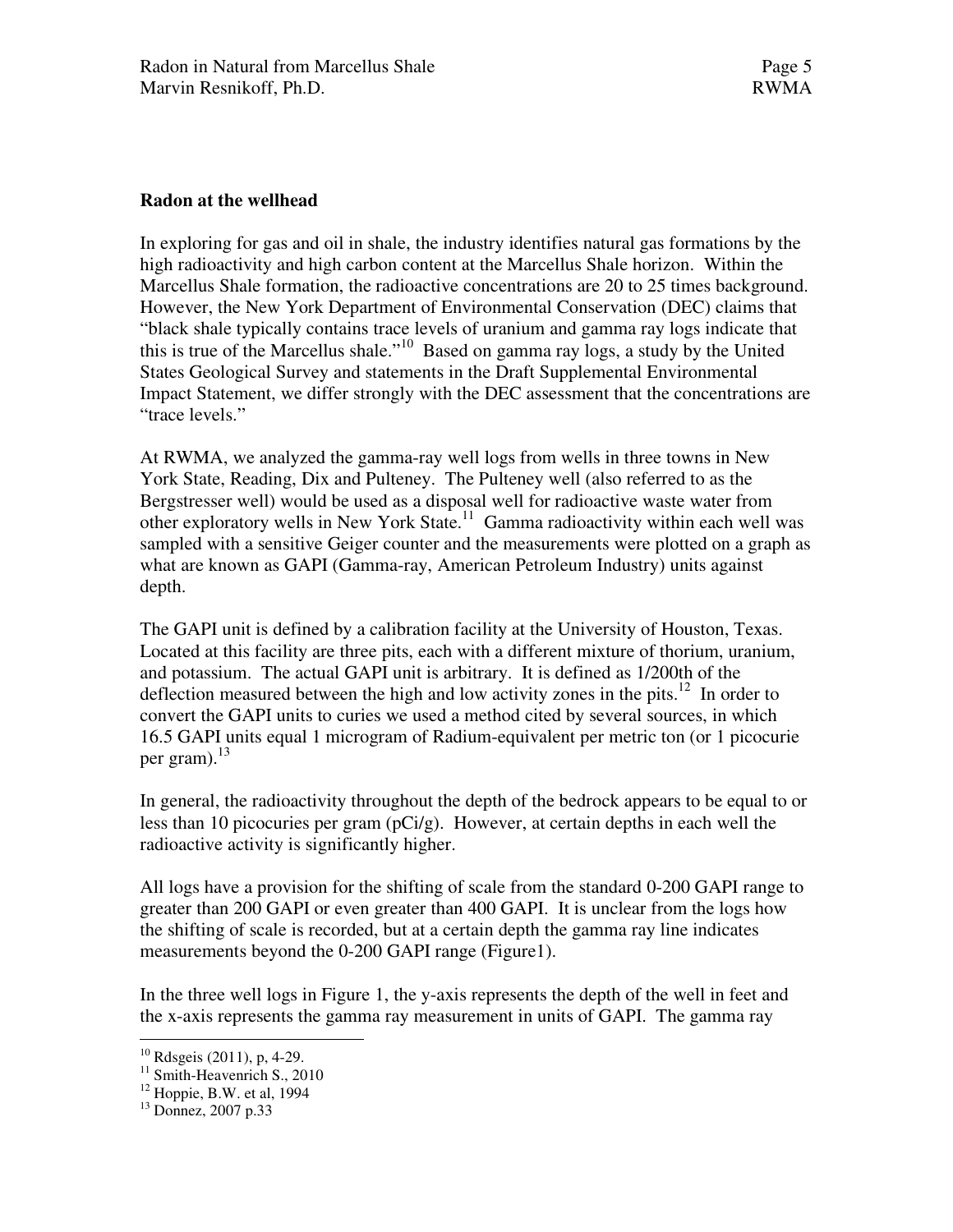radioactivity can be traced through the depth of the well by following the solid black line. At a certain point this line, which has been recording the gamma ray radioactivity within the 0-200 GAPI range, stops and traces curves that indicate measurements beyond this range for duration of a little less than 100 feet.

The measurements beyond the 0-200 GAPI range are found at the following depths: In the well log for the Reading, NY well (Shiavone 2), this occurs approximately between 1550 and 1650 feet, in the well log for Dixon, NY (WGI11) this occurs between 2400 and 2500 feet, and in the log for the Bergstresser well in Pulteney, NY we see it between 1700 and 1800 feet. These sections of increased radioactivity represent the Marcellus shale.

In each case the thickness (less than 100 feet) and the depth of the shale is consistent with the general geological predictions of the Marcellus formation in the region. It is not possible to give the specific radioactivity measurement due to the log quality, but if we consider that these sections indicate the gamma ray range of 200-400 GAPI, it would represent radioactive radium concentrations of about 12-24 pCi/g or higher. These radium concentrations are far higher than background radium concentrations in New York State<sup>14</sup>, which are 0.85 pCi/g.



Well (Dix); (c) Bergstresser Well (Pulteney)

14 Myrik 1983

 $\overline{a}$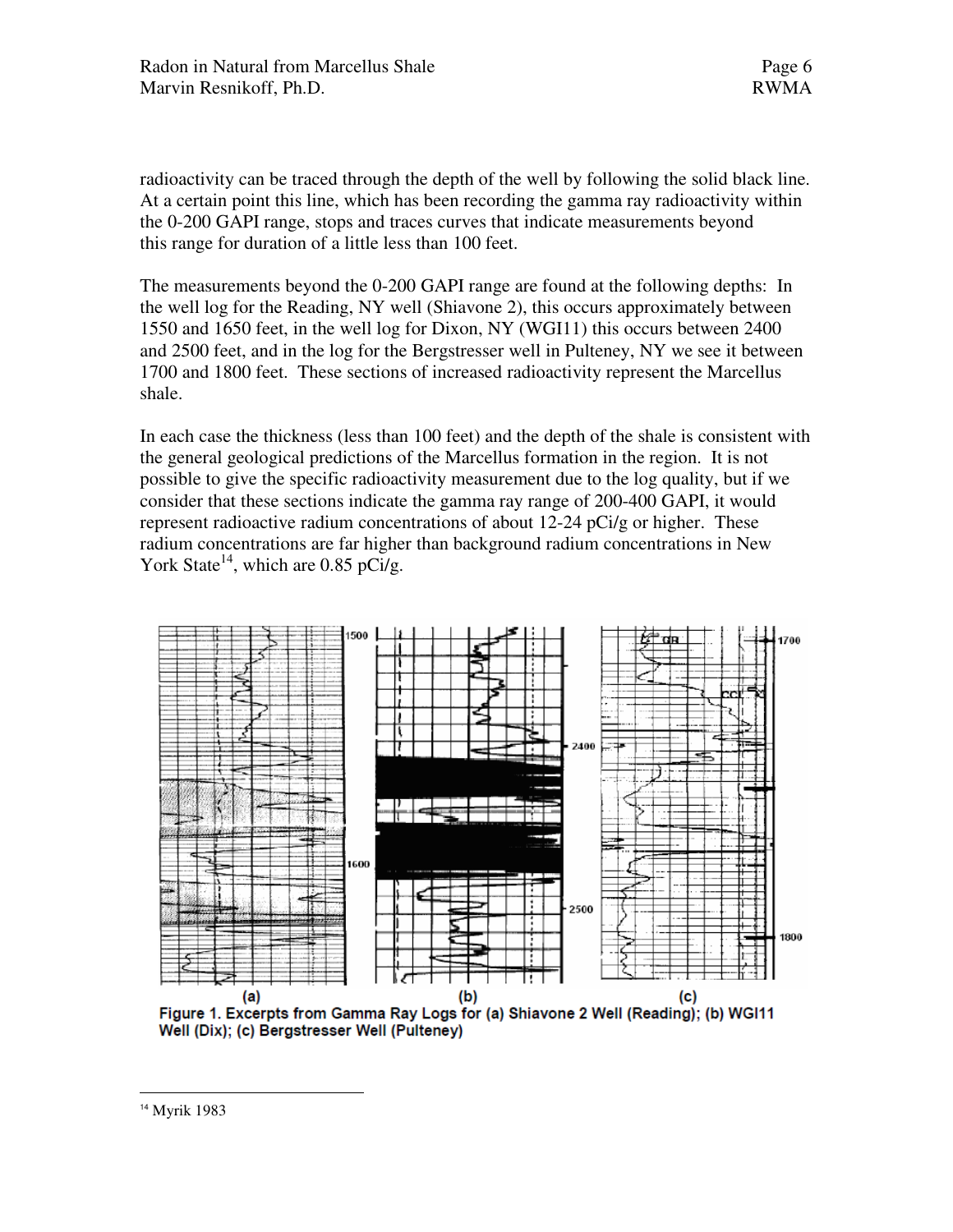In 1981 the United States Geological Survey (USGS) performed a geochemical study of trace elements and uranium in the Devonian shale of the Appalachian Basin.<sup>15</sup> A brief review of this analysis is necessary to evaluate and verify the data provided by the GAPI logs for the three locations in New York State.

The Devonian layer refers to sediment formed 350 million years ago from mud in shallow seas. Since the layers do not form in a line parallel to the ground surface, the depth at which Marcellus is found can vary from surface outcroppings to as deep as 7,000 feet or more below the ground surface along the Pennsylvania border in the Delaware River valley,<sup>16</sup> and as deep as 9000 feet in Pennsylvania.<sup>17</sup>

The USGS study analyzed seventeen cores from wells in Pennsylvania, New York, Ohio, West Virginia, Kentucky, Tennessee, and Illinois. The researchers collected a variety of geochemical data to be used for resource assessment and identification of possible environmental problems. It is important to note the method of analyzing cores.

Rather than the direct gamma spectroscopy employed by  $CoPhysics^{18}$ , in the USGS study uranium was measured in each core with a more appropriate and precise method. This is called delayed-neutron analysis. In contrast, the oil and gas industry hired, CoPhysics, a non-ELAP-certified lab, it cannot do this more precise analysis. Nevertheless, DEC or its contractor, Alpha Environmental, quotes these measurements in Appendix 1. The Alpha Environmental report does not even cite the USGS study. Since USGS is a reputable and objective government agency, DEC should request an explanation why this reference was omitted.

Although the cores varied in thickness and in depth, geologists identified the Marcellus Shale stratum in several cores using data on the organic matter (carbon), sulfur, and uranium content of the samples. Table 1 below summarizes the results from four cores that tapped into the radioactive Marcellus formation. The depths at which the layer was found as well as the uranium measurements are presented.

 $\overline{a}$ <sup>15</sup> Leventhal, 1981

<sup>16</sup> http://www.dec.ny.gov/energy/46288.html

<sup>&</sup>lt;sup>17</sup> http://geology.com/articles/marcellus-shale.shtml

<sup>&</sup>lt;sup>18</sup> CoPhysics 2010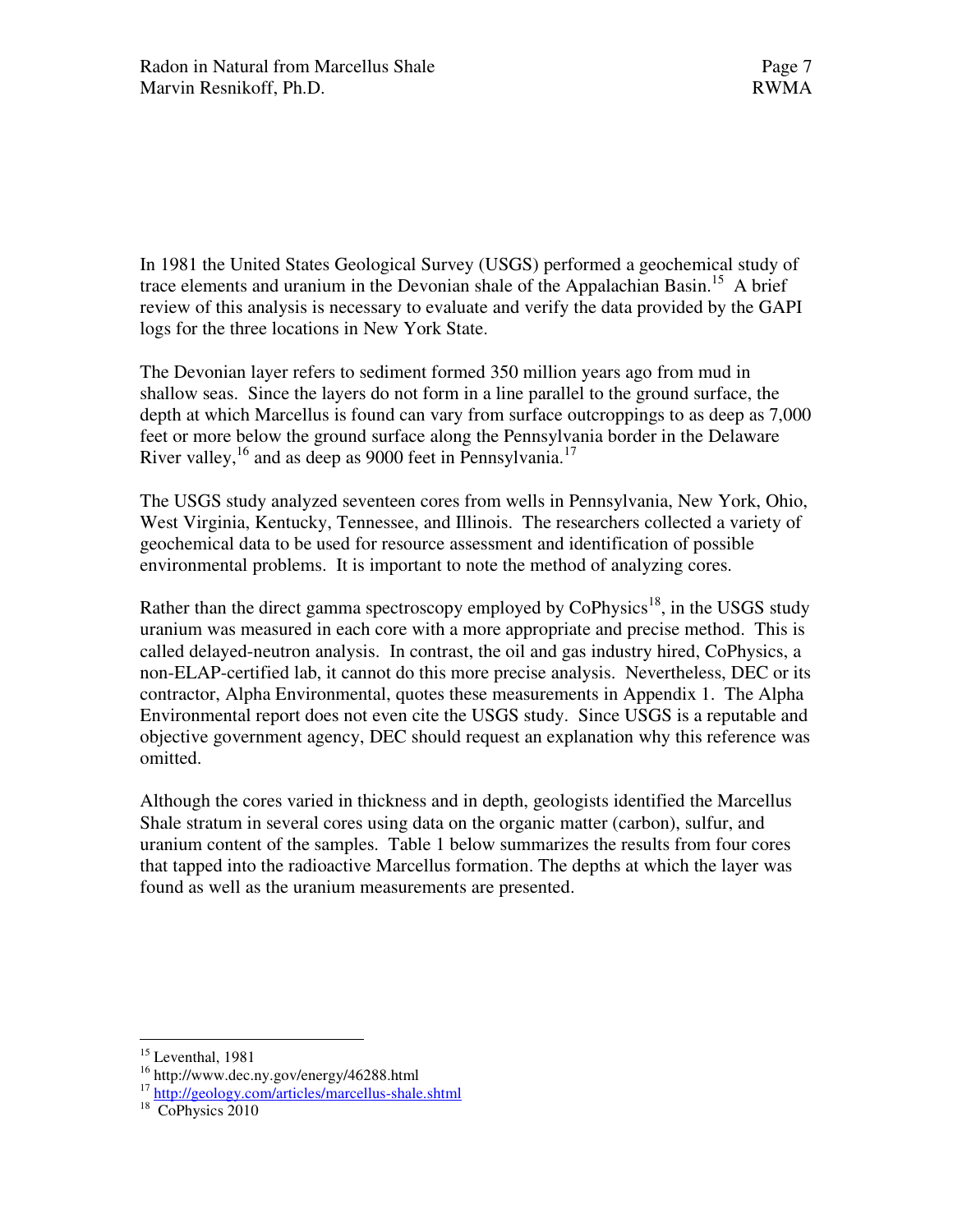| Location of the Core | Depth of Sample | <b>Uranium Content</b> |
|----------------------|-----------------|------------------------|
|                      | (feet)          | (ppm)                  |
| Allegheny Cty, PA    | $7342 - 7465$   | $8.9 - 67.7$           |
| Tomkins Cty, NY      | $1380 - 1420$   | $25 - 53$              |
| Livingston Cty, NY   | $543 - 576$     | $16.6 - 83.7$          |
| Knox Cty, OH         | $1027 - 1127$   | $32.5 - 41.1$          |

|  | Table 1. Uranium Content and Depth of Marcellus Shale in Four Cores |  |  |  |  |  |  |  |
|--|---------------------------------------------------------------------|--|--|--|--|--|--|--|
|--|---------------------------------------------------------------------|--|--|--|--|--|--|--|

The four cores were taken from different geographical locations, but the characteristics of the identified Marcellus shale layer, specifically the high uranium and carbon content, are consistent. As mentioned earlier, DEC reports uranium content up to 100 ppm. The thickness of the Marcellus shale formation varies between 0 and 250 feet, according to isopach maps.

To compare the uranium content in parts per million (weight) to radioactive concentration in picocuries per gram, we use the correspondence<sup>19</sup>

2.97 ppm =  $1 pCi/g U-238$ 

Using this relationship, the U-238 ranges up to 28 pCi/g, or 33 times background for radium-226, assuming U-238 and Ra-226 are in secular equilibrium, as it is in Marcellus Shale formation. That is, the USGS measurements and the GAPI logs are consistent. The range of 6.6 to 30 pCi/g is our starting point for the concentrations of Ra-226 in the natural Marcellus Shale formation, to determine radon concentrations at the wellhead.

Numerical simulation shows the high concentrations of radon that will be found at the wellhead for Marcellus Shale gas, based on a variety of realistic assumptions. These assumptions include the rate at which radon is generated by radium-226 which, in turn, depends on the radium concentration in the shale. Otherwise there are no major uncertainties about the rate at which radon is produced. The radon's ability to escape from the rock matrix and be entrained by the natural gas flowing inward toward the well bore is less certain, but it can be estimated reasonably well. Our assumptions in the model we employed are listed in Table 2.

 $\overline{a}$ <sup>19</sup> See discussion in the Health Physics web site,  $\frac{http://www.hps.org/publicinformation/ate/q6747.html.$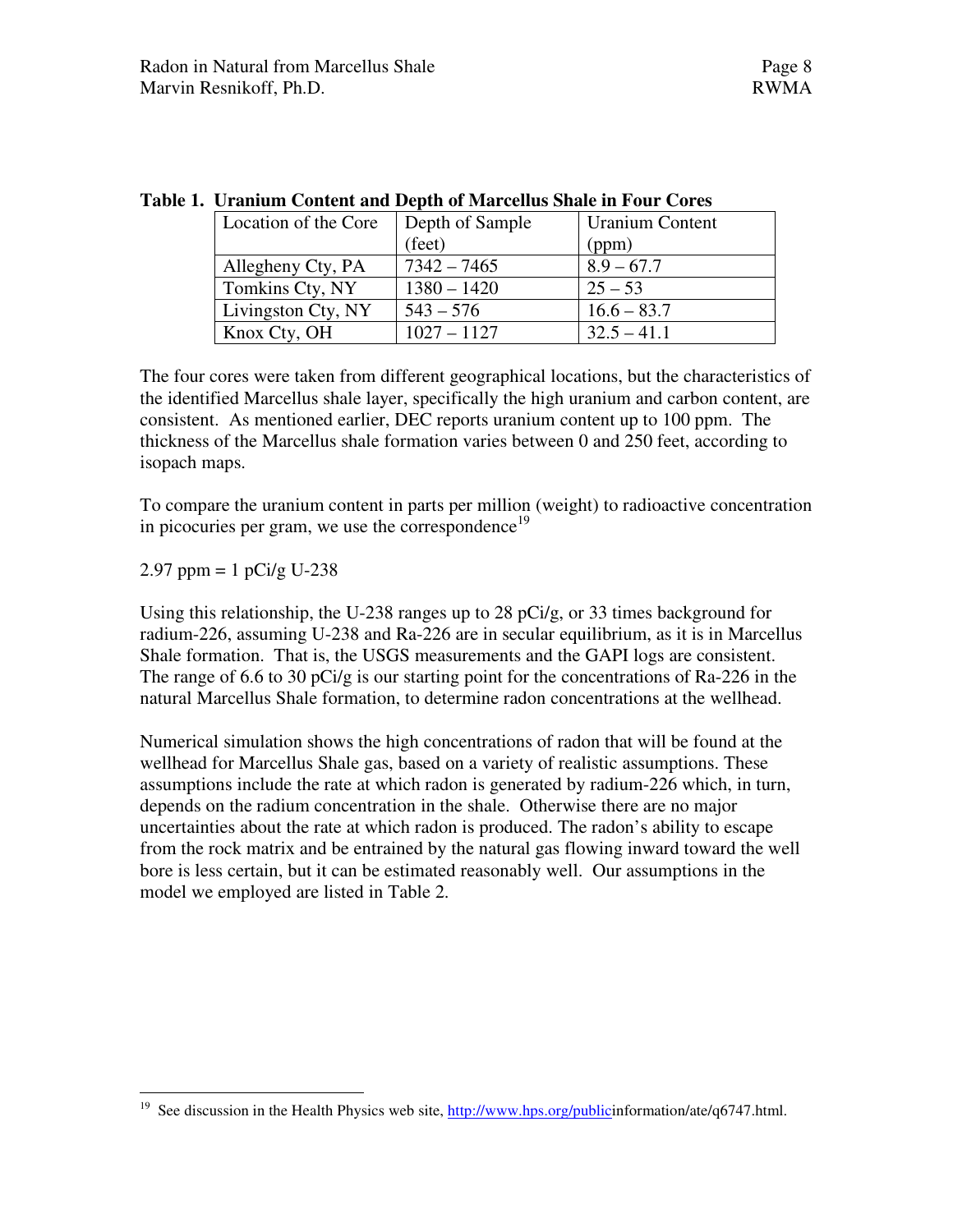| <b>Table 2. Input Parameters For Model Simulation</b> |            |                   |  |  |
|-------------------------------------------------------|------------|-------------------|--|--|
| Parameter                                             | Value      | Unit              |  |  |
| Depth of Horizontal Bore                              | 5000       | feet              |  |  |
| <b>Gas Temperature</b>                                | 105        | $\circ$ F         |  |  |
| Well Bore r(min)                                      | 0.5        | feet              |  |  |
| Max gas-yielding radius r(max)                        | 200        | feet              |  |  |
| Length of horizontal well bore                        | 4000       | feet              |  |  |
| <b>Gas Production Rate</b>                            | 10000      | <b>MCFD</b>       |  |  |
| Standard temperature for gas                          | 59         | $\circ$ F         |  |  |
| Standard pressure for gas                             |            | atm               |  |  |
| Flowing pressures at r(min)                           | 1500       | psi               |  |  |
| Flowing pressures at r(max)                           | 2000       | psi               |  |  |
| Porosities at r(min)                                  | $10 - 50$  | $\%$              |  |  |
| Porosities at r(max)                                  | 4          | $\%$              |  |  |
| Radium Activity                                       | $6.6 - 30$ | pCi/g             |  |  |
| <b>Rock Density</b>                                   | 2.55       | g/cm <sup>3</sup> |  |  |
| <b>Radon Emanation Factor</b>                         | 10 - 30    | $\%$              |  |  |

Numerical simulation thus shows – for typical flow rates, well dimensions, and other reasonable assumptions – that the concentration of radon in natural gas at the wellhead (expressed in pCi/liter) ranges between 36.9 to 2576 pCi/L. The two high values in Table 3, 1,858.6 pCi/L and 2576 pCi/L, are based on a radium concentration of 30 pCi/g. For the radon concentration 858.6 pCi/L, we assume a porosity of 30% and an emanation rate of 30%. The highest value assumes a porosity of 10% and an emanation rate of 30%.

All these are reasonable values and indicate the need for independent testing of production wells in the Marcellus shale formation. These radon concentrations in gas at the wellhead are far higher than the 40 pCi/liter wellhead concentration estimated by ATSDR or the 37 pCi/liter concentration that Raymond Johnson *et al*. considered average in pre-fracking days, though Johnson did find a maximum of 1450 pCi/L.

### **Transport from Wellhead to Household**

Marcellus Shale gas and the accompanying radioactive gas, radon, is transported from the natural gas wellheads in Pennsylvania and New York to apartments and homes via pipelines. It is known that natural gas moves through pipelines at a speed of 10 to 12 miles per hour.

Because of the longer transit time from the Gulf Coast to New York City there is a lower concentration of radon than is the case with Marcellus Shale gas. The natural gas piped in from the Gulf Coast allows a radon decay up to two half-lives. This is equal to a reduction by 75% of the wellhead radon concentration.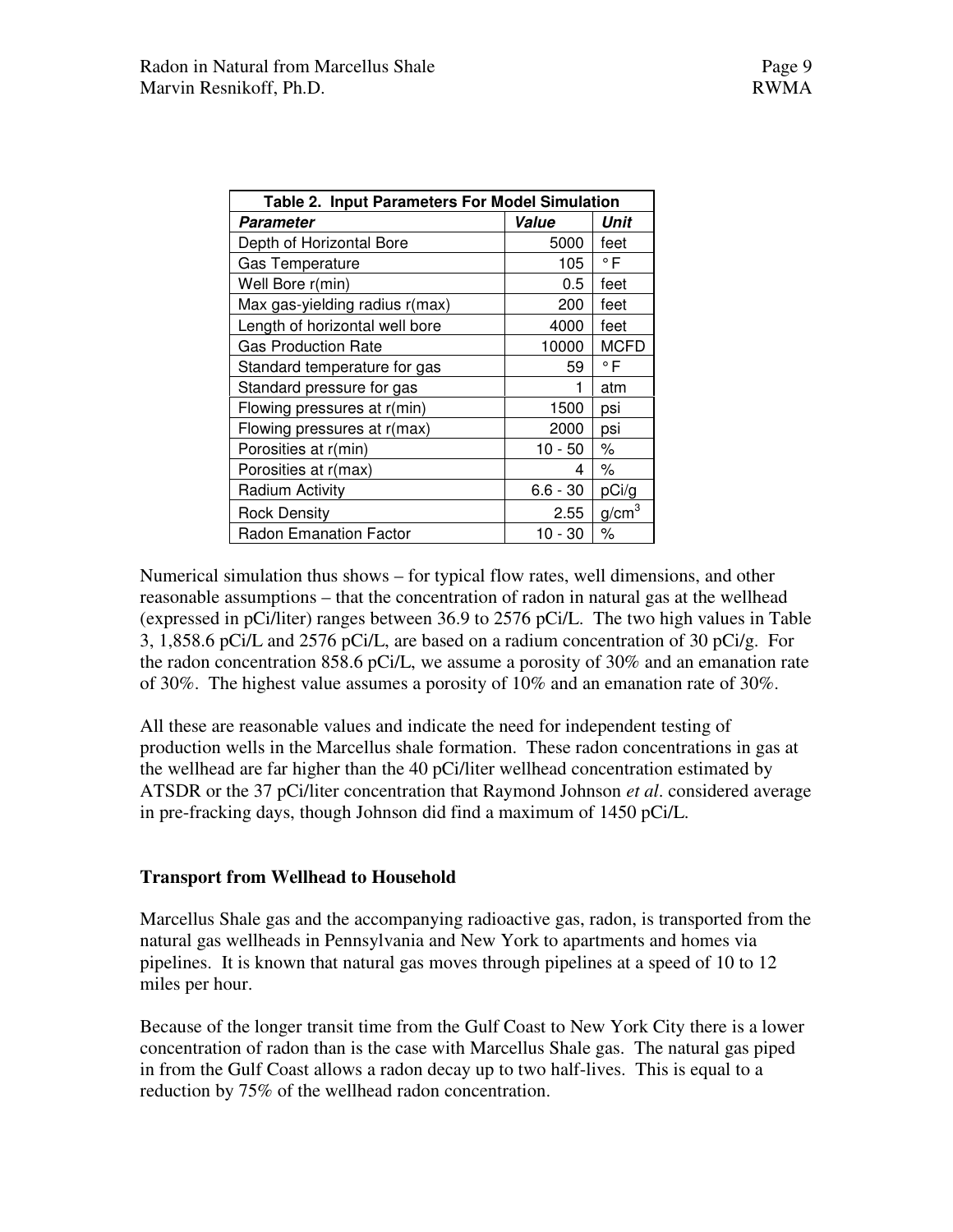The distance from Marcellus shale to New York City is much shorter; we are estimating this distance at the conservative figure of 400 miles. As shown in Table 3, the fraction of radon (Rn-222) remaining after transit is 76%.

Thus, over and above the effects of increased well concentrations of radon, the shorter transit time for Marcellus Shale gas will at least triple the risk compared to the risk that Raymond Johnson *et al* calculated for New York residents.

## **Radon Dilution in the Home and Potential Health Impacts**

Given the radon concentration in natural gas arriving at the kitchen stove, the next issue is the dilution of radon within the apartment or home. This will allow us to determine the radon concentration within the home and the health impact to residents who use natural gas.

Johnson bases his dilution factor of 7111 on two values. First, he assumes the volume of a home, which he estimates at 8000 cubic feet (or 226.6 cubic meters). Secondly, he , figures the expected number of air exchanges as one per hour. An air exchange is the amount of time to replace the entire air volume of a dwelling.

We base our calculations on data from the US Environmental Protection Agency. On the basis of the EPA Factors Handbook<sup>20</sup>, we take the volume of a dwelling as 183 cubic meters, rather than 226.6 cubic meters used by Johnson. This smaller volume is more representative of the size of an apartment in New York City.

For the number of air exchanges per hour, rather than one per hour, we take 0.71 air exchanges per hour. This is also more representative of New York City apartments<sup>21</sup>. With these changes, the dilution factor of 7111 is substantially modified. The factor of 7111 is multiplied by 0.57 and becomes 4053. This increases the radon concentration within a dwelling, as compared to Johnson's calculations.

To obtain the radon concentration within the home, we divide the radon concentration entering the home via a kitchen stove by the dilution factor of 4053, As seen in Table 3, the indoor concentrations range between 0.0187 pCi/L to 0.482 pCi/L.

Assuming a person resides in the home 70% of the time, we can determine the risk to a resident of developing lung cancer. The risk is based on a US Environmental Protection Agency analysis<sup>22</sup>. As seen in Table 3, the risk of developing cancer in a lifetime ranges from 1 in 10,000 to 1 in 391, an extremely high number. One then multiplies this risk by the number of persons who are potentially at risk.

 $\overline{a}$ <sup>20</sup> Environmental Protection Agency, Exposure Factors Handbook, EPA/600/P-95/002Fa, August 1997.

<sup>21</sup> *Ibid*, p. 26-

<sup>&</sup>lt;sup>22</sup> EPA, "EPA Assessment of Risks from Radon in Homes," EPA-402-R-03-003 (June 2003).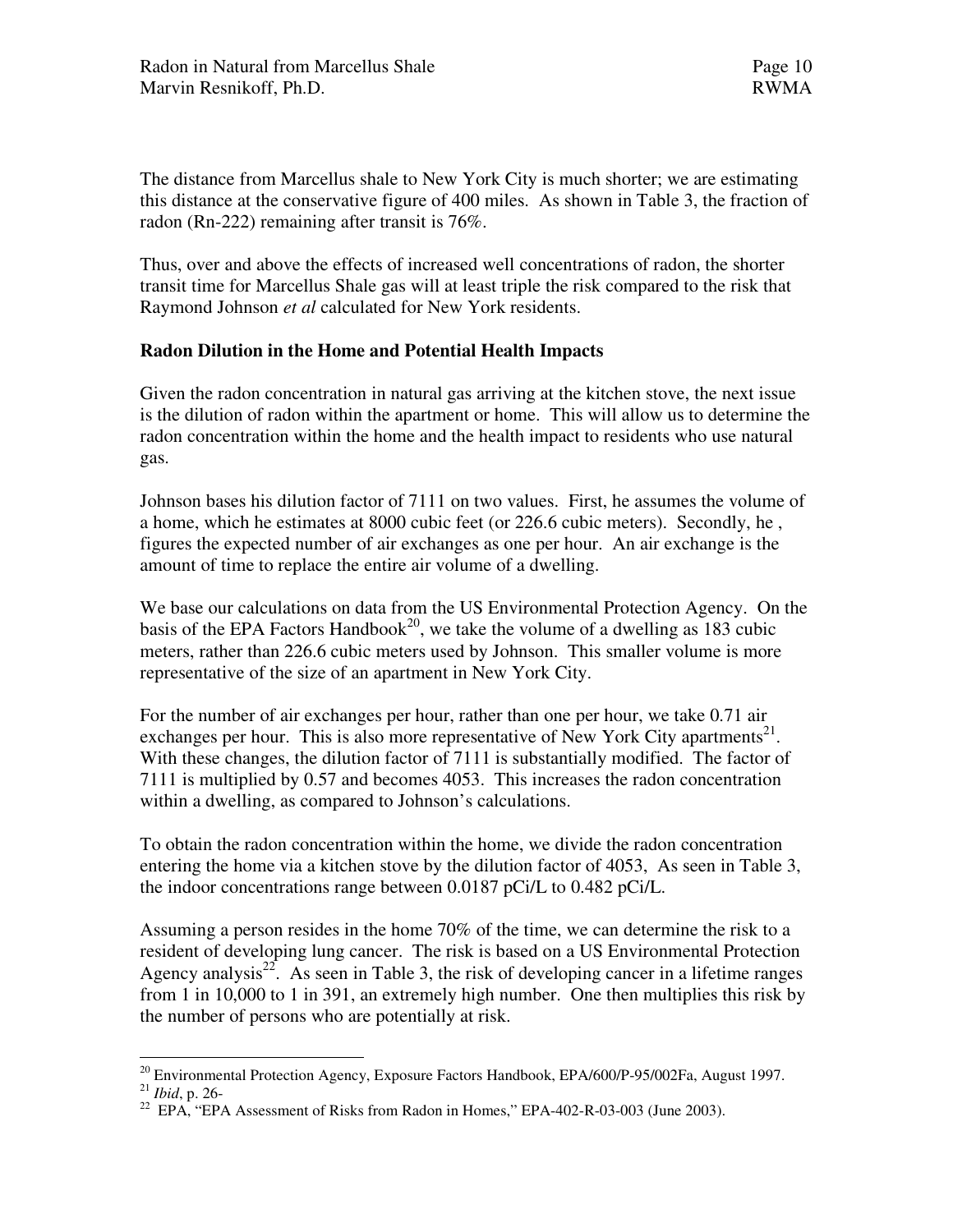The number of persons potentially at risk in New York State can be roughly determined by the number of kitchen stoves fueled by natural gas in New York State multiplied by the number of persons in a household. According to the US Department of  $Energy^{23}$ , the number of households with natural gas fueled stoves in New York State is 4.4 million.

From the 2010 Census, the average number of persons per household in New York State is 2.69. Thus 11.9 million persons in New York State are potentially at risk. Multiplying the lifetime risk of inhaling radon gas by the number of persons in New York State at risk, we finally determine the potential number of lung cancers as ranging between 1183 to 30,484, out of a population at risk of 11.9 million. This is a major environmental impact and a public health impact that the New York Department of Environmental Conservation must carefully assess.

 $\overline{a}$ 

<sup>&</sup>lt;sup>23</sup> DOE, Energy Information Administration, Table HC1.8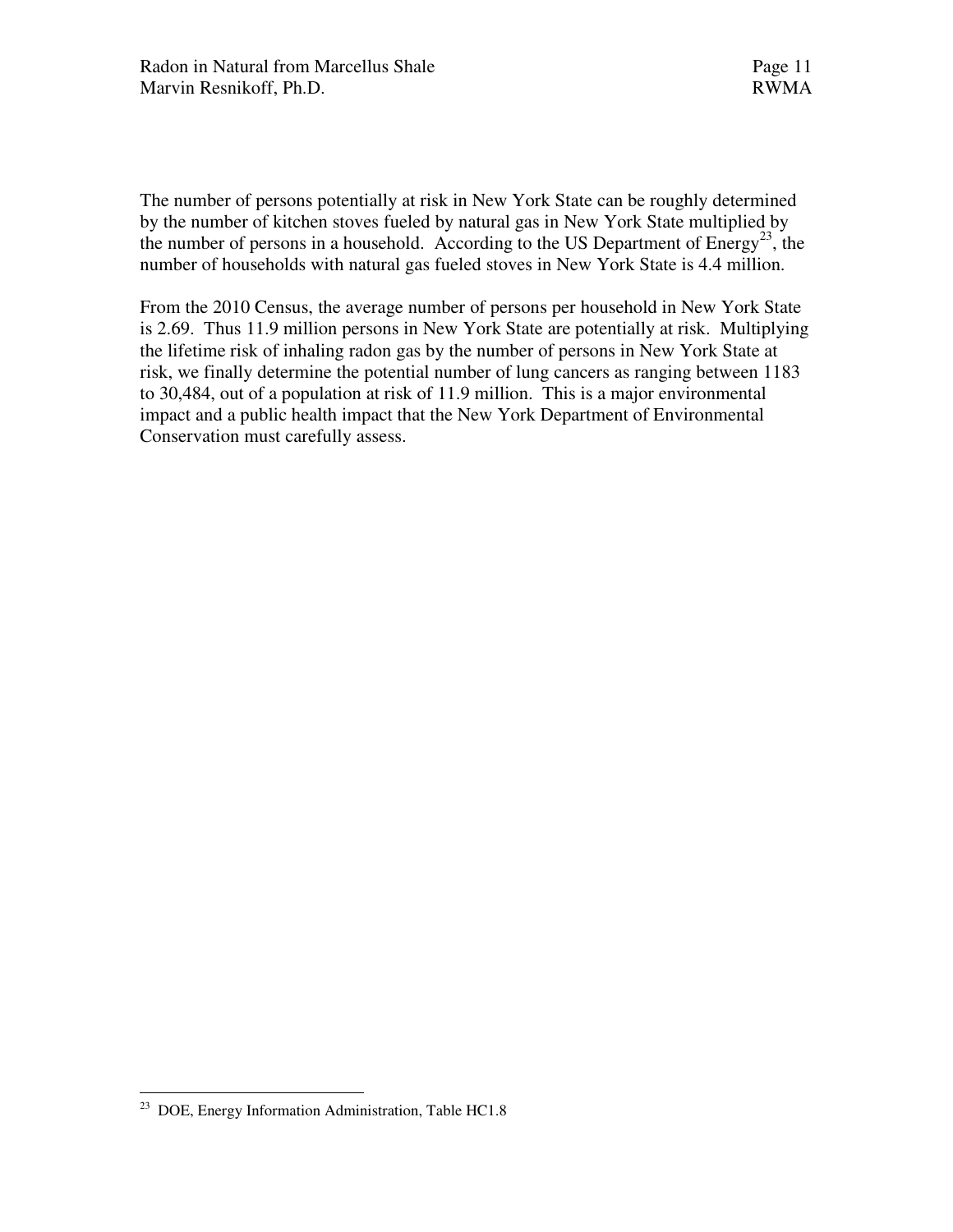# Page 12

| <b>NY Baseline</b>                               | <b>Approximate NY Range for Marcellus gas</b><br>Table 3. |                                         |                                                       |                                                              |                                                      |
|--------------------------------------------------|-----------------------------------------------------------|-----------------------------------------|-------------------------------------------------------|--------------------------------------------------------------|------------------------------------------------------|
| 4.2                                              | 100                                                       | 151                                     | 858.6                                                 | 2576                                                         | pCi/l of radon in gas at wellhead                    |
| 1500                                             | 400                                                       | 500                                     | 400                                                   | 400                                                          | miles from wellhead to customer                      |
| 11                                               | 11                                                        | 11                                      | 11                                                    | 11                                                           | mr/hr typical speed of gas in pipeline               |
| 5.68                                             | .52                                                       | 1.89                                    | 1.52                                                  | 1.52                                                         | days transit time in pipeline                        |
| 0.3576                                           | 0.76                                                      | 0.7089                                  | 0.758528828                                           | 0.758528828                                                  | fraction of Rn-222 remaining after transit time      |
| 1.50192                                          | 75.85                                                     | 107.0439                                | 651.27                                                | 1953.97                                                      | pCi/l in natural gas delivered to customer           |
| 7111                                             | 4053                                                      | 7111                                    | 4053                                                  | 4053                                                         | Dilution factor                                      |
| 0.000211211                                      | 0.019                                                     | 0.015053284                             | 0.161                                                 | 0.482                                                        | pCi/l lifetime exposure level in living space        |
| .23E-06                                          | 9.94E-05                                                  | 8.75E-05                                | 8.54E-04                                              | 2.56E-03                                                     | Lifetime risk (excess deaths per capita)             |
|                                                  |                                                           |                                         |                                                       |                                                              |                                                      |
| 21                                               | 1183                                                      | 1465                                    | 10160                                                 | 30484                                                        | Excess deaths per 11.9 million residents             |
| $<1$ {.27}                                       | 17                                                        | 20                                      | 145                                                   | 435                                                          | Excess deaths per year per 11.9 million<br>residents |
|                                                  |                                                           |                                         |                                                       |                                                              |                                                      |
| Johnson, p. 14 for<br>NYC distribution<br>lines* | Numerical<br>Similation Low-<br>End values                | Gogolak pp.5-<br>26 Devonian<br>shales* | <b>Numerical Simulation</b><br><b>High-End Values</b> | <b>Numerical</b><br>Simulation<br>High-<br><b>End Values</b> | <b>Basis for Radon Concentration</b>                 |

\*based on 16.76 million residents

porosity 10%, emanation 10%, radium 30 pCi/g

porosity 10%, emanation 30 %, radium 30 pCi/g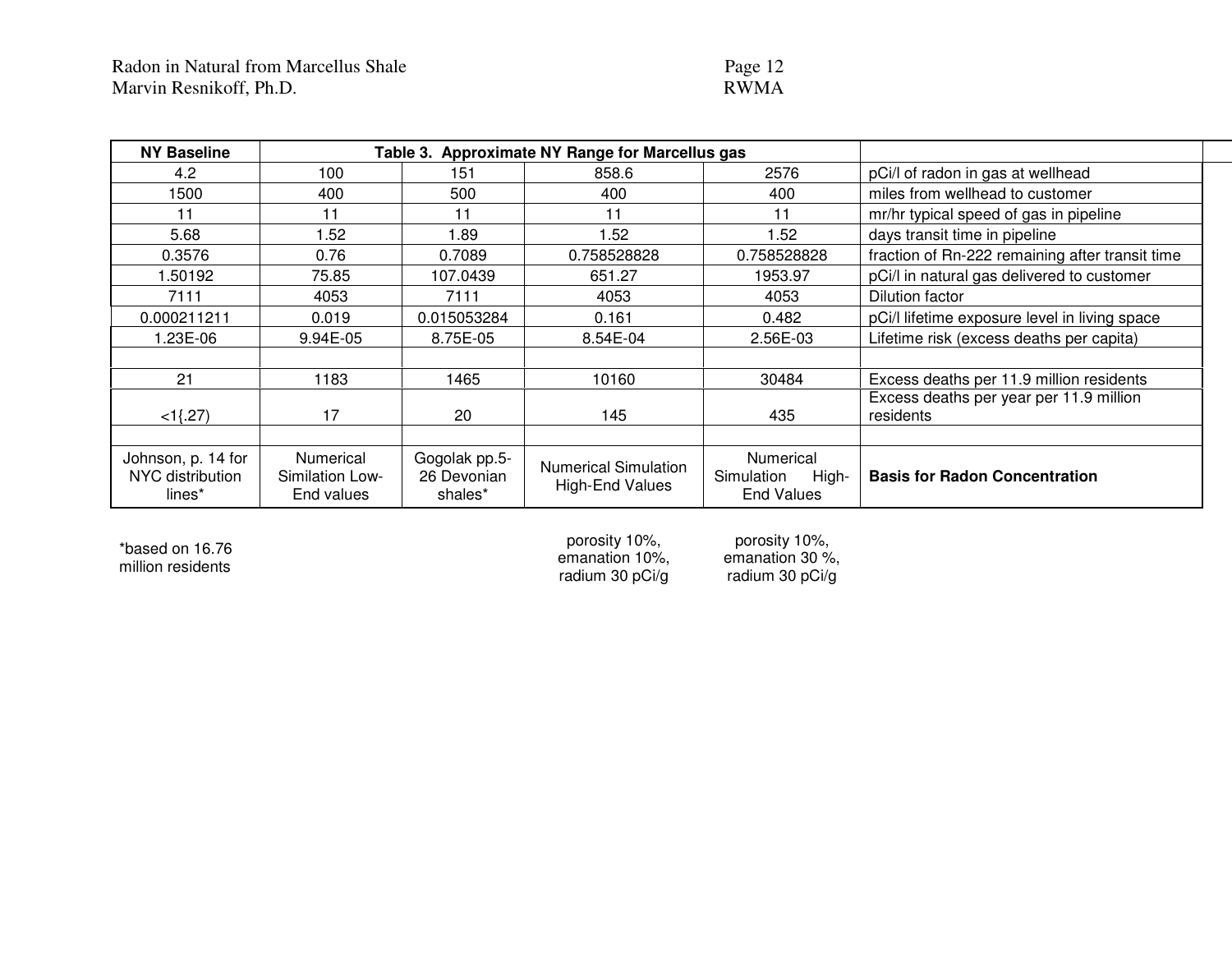# **Mitigation of Impacts**

Because radon is an inert gas radon cannot be chemically removed from the natural gas stream. But since radon has a 3.8 day half-life, the radioactive gas potentially could be stored for a sufficient period of time to allow the radon to decay to safe levels. In order to adequately protect residents of New York State, the material could be stored at wellhead locations for several months. If the gas was stored for two months, there would be a significant diminution of the hazard. Over this time period, the hazardous radioactive gas, radon, will decay by a factor 100,000.

From Gogolak, the estimated cost is on the order of \$10 billion to develop sufficient pressurized storage in tanks. Some lag storage will be required in any case, since use of natural gas will not be uniform. The estimated costs for mitigating the environmental impact of radon is beyond the scope of this report.

### **Conclusion**

The potential environmental and public health impact of radon in natural gas from the Marcellus Shale formation is enormous. This paper has calculated the number of lung cancers in New York State as ranging between 1,182 and 30,448. This calculation is based on reasonable assumptions for a gas well in the Marcellus Shale, including the concentration of radon at the wellheads, the transit time between wellheads and homes, the dilution expected in a typical household, and reasonable risk factors drawn from studies by the US Environmental Protection Agency.

In its 1400-page Draft Supplemental Environmental Impact Statement, the New York Department of Environmental Conservation has devoted one sentence to the issue of radon.. The sentence states "Radon gas, which under most circumstances is the main health concern from NORM [Normally Occurring Radioactive Materials], is produced by the decay of radium-226, which occurs in the uranium-238 decay chain."

Clearly, this one sentence does not constitute an adequate or thorough analysis of the potentially serious risks associated with the impacts of transporting radon-contaminated natural gas into the apartments and homes of New York State residents. The Draft Supplemental Environmental Impact Statement is obviously insufficient as written. It has completely ignored the problems associated with radon and the Marcellus Shale formation.

The Draft Supplemental Environmental Impact Statement must be withdrawn and it must be substantially revised so as to discuss the important environmental impacts and public health concerns of the radon problem. Until the radon risk has been appropriately studied and assessed, the Department of Environmental Conservation should not award any drilling permits in the Marcellus Shale formation in New York State. As a first and crucial step the DEC must make certain that radon at the wellheads from the Marcellus Shale formation in presently operating wells is measured. Tests must be conducted by